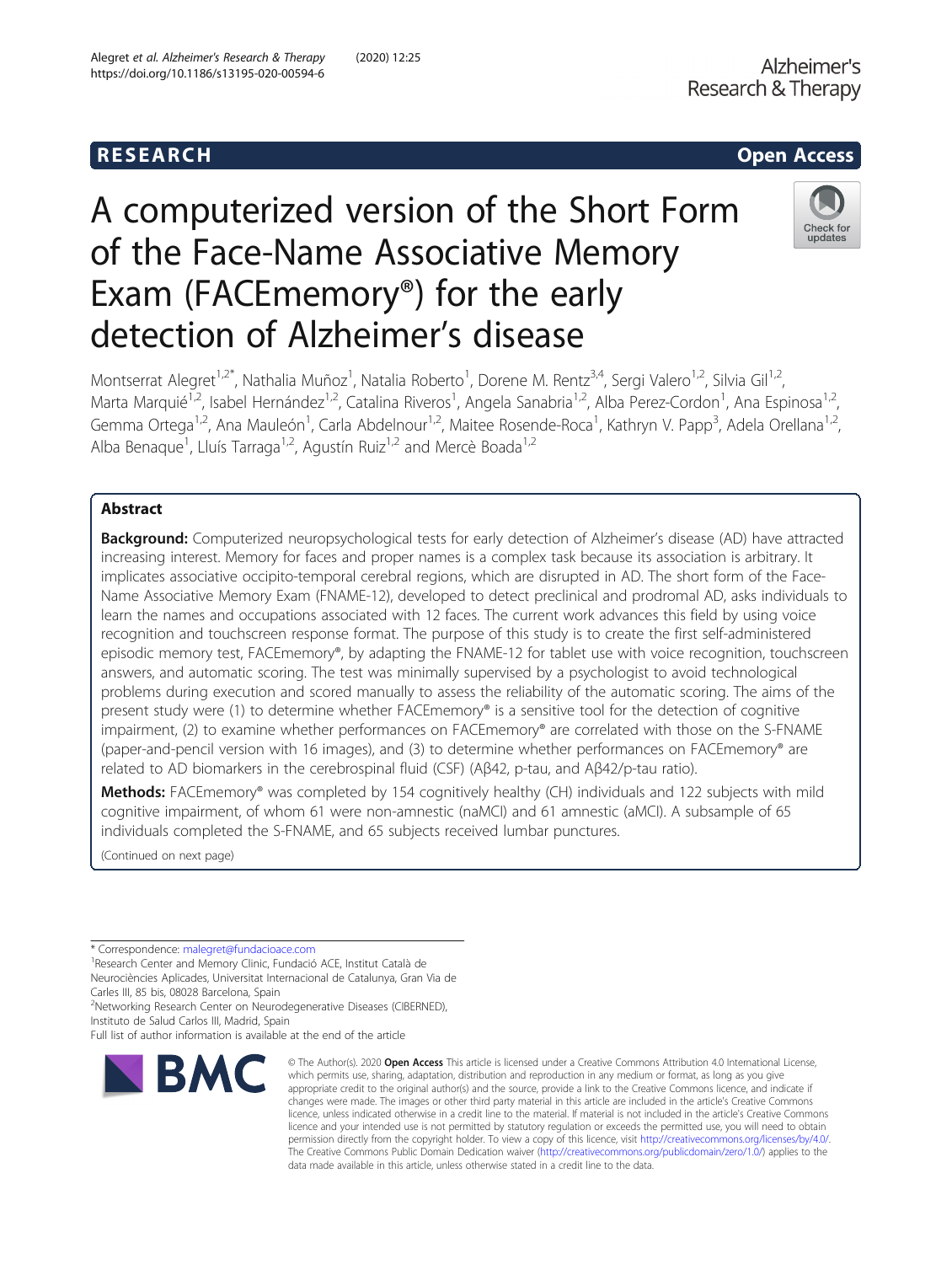#### (Continued from previous page)

Results: Performance on FACEmemory® was progressively worse from CH to the naMCI and aMCI groups. A cutoff of 31.5 in total FACEmemory® obtained 80.5% and 80.3% sensitivity and specificity values, respectively, for discriminating between CH and aMCI. Automatically corrected FACEmemory® scores were highly correlated with the manually corrected ones. FACEmemory® scores and AD CSF biomarker levels were significantly correlated as well, mainly in the aMCI group.

**Conclusions:** FACEmemory® may be a promising memory prescreening tool for detecting subtle memory deficits related to AD. Our findings suggest FACEmemory® performance provides a useful gradation of impairment from normal aging to aMCI, and it is related to CSF AD biomarkers.

Keywords: Memory, Early detection, New technologies, Alzheimer's disease, Computerized assessment, Self-administration, Cognitive impairment, Biomarkers, Cerebrospinal fluid

#### Background

One of the endophenotypes proposed for Alzheimer's disease (AD) is episodic memory tests [\[1](#page-8-0)]. Cognitive approaches conceptualizing face-name associative memory have demonstrated that associating unfamiliar faces with proper names is a task more complex than other visual memory tests because this is an arbitrary association [\[2](#page-9-0)]. It implicates associative occipito-temporal cerebral regions with extensive connections to cortical areas, which is the specific neural function disrupted in AD [\[3](#page-9-0), [4](#page-9-0)]. The Face-Name Associative Memory Exam (FNAME) [[4\]](#page-9-0) was developed to detect preclinical AD. The FNAME is an associative episodic memory test that has been validated in American [\[5](#page-9-0)] and Spanish [[6\]](#page-9-0) populations. Patients with mild cognitive impairment (MCI) have lower performances on the FNAME than cognitively healthy (CH) individuals [\[7\]](#page-9-0). Moreover, low scores on the original and Spanish (S-FNAME) versions of the FNAME have been found to be associated with biomarker evidence of increased cerebral amyloid burden, quantified by positron emission tomography in healthy elderly [[4,](#page-9-0) [8](#page-9-0)].

A shortened and optimized version of the FNAME (FNAME-12), whose scores are strongly correlated with those on the original FNAME  $(r = 0.77)$ , was recently created [\[9](#page-9-0)] and subsequently validated in American [\[9](#page-9-0)], Latino American [[10\]](#page-9-0), and Greek populations [[11\]](#page-9-0). In contrast with the original FNAME, the FNAME-12 comprises fewer stimuli, an additional learning trial, and a delayed memory recognition task. This shortened version can be used not only in preclinical AD, but also in prodromal AD, making it possible to discriminate between normal aging and MCI [\[9](#page-9-0)], with the latter group converting to dementia in most cases [\[12](#page-9-0), [13](#page-9-0)]. However, the FNAME-12 retains the main features of the original FNAME: a paired associative learning paradigm and its ecological validity to test the difficulty in retrieving newly learned face-name pairs frequently complained among elderly people. The FNAME-12 was modified to include an additional learning trial and a recognition task.

In the last decade, computerized neuropsychological tests have generated increasing interest in clinical practice contexts [[14\]](#page-9-0), especially for early detection of AD. For this reason, the FNAME was recently selfadministered, without supervision, to 49 CH individuals aged between 60 and 87 years, as part of a Computerized Cognitive Composite for Preclinical Alzheimer's Disease (C3-PAD) test with a touchscreen. A majority completed the test successfully [[15](#page-9-0)].

Other computerized neuropsychological tools, such as the Cambridge Neuropsychological Test Automated Battery (CANTAB) [\[16\]](#page-9-0), comprise memory tests that can be administered with a touchscreen tablet. A bad performance on its episodic memory subtest, the Paired Associates Learning (PAL), has been found to be associated with AD biomarkers, such as reduced hippocampal volume and increased levels of total tau (t-tau) and phosphorylated tau (p-tau) in cerebrospinal fluid (CSF) [[1\]](#page-8-0). However, to the best of our knowledge, there are no verbal episodic memory tests that can be self-administered on a tablet computer with voice recognition and a touchscreen and then automatically scored, registered, and saved in a database.

For the purpose of the present study in Fundació ACE, we developed a self-administered computerized version of the FNAME-12 (named FACEmemory®) with images, names, and occupations representative of the Spanish population. The test was administered using a tablet computer with voice recognition and a touchscreen, enabling us to immediately score and register the results in a database, as a tool for the early detection of cognitive impairment and AD. We hypothesized that FACEmemory® would identify individuals with early cognitive impairment at risk of developing AD, as well as providing immediate scoring and ensuring maximum standardization and reliability.

The main objectives of the present study were the following: (1) to determine whether FACEmemory<sup>®</sup> was a sensitive tool for the detection of cognitive impairment, (2) to assess whether performances on FACEmemory® were correlated with those on the S-FNAME (paper-and-pencil version with 16 images), and (3) to determine whether performances on FACEmemory<sup>®</sup> were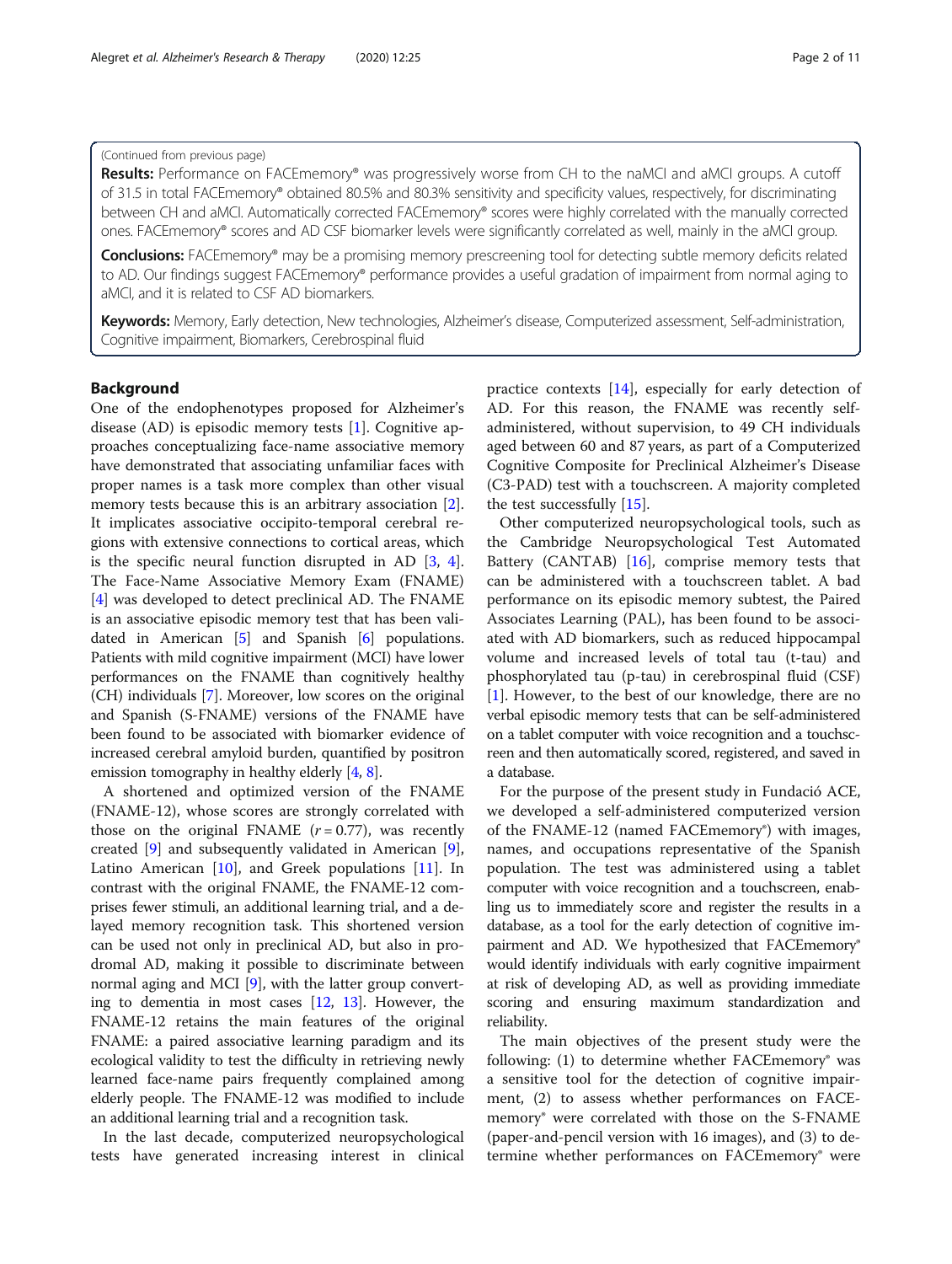related to AD biomarkers in CSF (amyloid beta 42 [Aβ42], p-tau, and Aβ42/p-tau ratio).

#### Methods

#### **Participants**

A sample of 276 individuals older than 50 years participated in this study: 154 CH individuals and 122 subjects diagnosed with MCI, of whom 61 were non-amnestic (naMCI) and 61 amnestic (aMCI). All of them were evaluated at Fundació ACE, Institut Català de Neurociències Aplicades (Barcelona, Spain), a non-profit Alzheimer's institution that provides diagnostic, treatment, and patient management services to the Catalan Public Health Service [[17](#page-9-0)]. All participants underwent a complete neuropsychological assessment using the Neuropsychological Battery of Fundació ACE (NBACE), whose normative data and cutoff scores have been reported elsewhere [[18](#page-9-0)]; a neurological history and examination; a semi-structured psychosocial interview, including a functionality assessment by the Blessed Dementia Rating Scale (BDRS) [\[19](#page-9-0), [20\]](#page-9-0); and a diagnosis of their cognitive status by the clinical team from the Memory Unit at a daily consensus conference [[17](#page-9-0)]. The sample comprised 64 participants enrolled in the Fundació ACE Healthy Brain Initiative (FACEHBI) study [\[21\]](#page-9-0), 58 participants in the BIOFACE cohort, 42 individuals recruited from the Open House Initiative (OHI) [[22](#page-9-0)], and 112 subjects evaluated at Fundació ACE's Memory Unit.

The inclusion criteria for the whole sample were the following: age over 50, an educational level of at least elementary school (in order to ensure the correct understanding of the FACEmemory<sup>®</sup> instructions), a clinical diagnosis of CH or MCI [\[17](#page-9-0)], and completion of FACEmemory®.

The clinical diagnoses for the CH group were as follows: absence of objective cognitive impairment, with average or above-average scores on NBACE [[18,](#page-9-0) [23](#page-9-0)]; normal general cognition (Mini-Mental State Examination (MMSE) score  $\geq$  27) [[24,](#page-9-0) [25](#page-9-0)]; a Clinical Dementia Rating (CDR) [[26\]](#page-9-0) of 0; and no history of functional impairment due to declining cognition, with a score below 4 on the BDRS [[19,](#page-9-0) [20\]](#page-9-0).

The clinical diagnosis for the MCI group were as follows: subjective cognitive complaints, essentially preserved general cognitive function (MMSE score  $\geq 24$ ) [[24,](#page-9-0) [25](#page-9-0)], preserved performance in activities of daily living (BDRS < 4)  $[19, 20]$  $[19, 20]$  $[19, 20]$  $[19, 20]$ , absence of dementia; a CDR [[26\]](#page-9-0) of 0.5, an objectively measurable impairment in memory or another cognitive function (aMCI or naMCI) [[12,](#page-9-0) [27](#page-9-0)], and the absence of prescribed symptomatic treatment for dementia (i.e., acetylcholinesterase inhibitors or memantine).

Participants were not required to have previous knowledge of tablet computer use. To ensure the correct

understanding of the FACEmemory<sup>®</sup> instructions and the completion of the test, exclusion criteria included an educational level below elementary school and significant auditory or visual abnormalities, such as glaucoma, cataracts, or severe aphasia.

As mentioned above, a subsample of 65 individuals was also administered the S-FNAME (paper-and-pencil version with 16 items). That is, they completed FACEmemory® and S-FNAME on different days (no more than 2 months apart).

Finally, 65 subjects underwent lumbar puncture (LP) to measure AD biomarkers in CSF.

In collaboration with Dr. Rentz's team, we transformed the original paper-and-pencil FNAME-12 [[9](#page-9-0)] into a selfadministered computerized version (named FACEmemory®) with images, names, and occupations representative of the Spanish population. The test was administered using a tablet computer with voice recognition and touchscreen, enabling us to immediately score and register the results anonymously in a database. The scores of all variables ranged from 1 to 12, and the total FACEmemory<sup>®</sup> scores ranged from 1 to 96.

#### The FACEmemory® procedure

All subjects completed FACEmemory<sup>®</sup> on a tablet with voice recognition, a touchscreen, and scoring registration in Fundació ACE. The temporal sequence of FACEmemory® was the following: two learning trials, a short-term memory task, and a long-term memory task that included face, name, and occupation recognition. The total test duration was approximately 30 min.

After the study, participants completed a satisfaction survey to indicate their level of satisfaction with the test. The survey consisted of 5 questions and required the participants to score their satisfaction from 1 to 5 (1 being the worst score), to choose what aspect of the test they disliked the most, to indicate whether they would recommend the test to family or friends, to select what aspect they liked the most, and to mention whether they would like to repeat the test in the future.

FACEmemory® was self-administered with minimal supervision from a psychologist (who only addressed technological issues). The psychologist simultaneously scored the test manually to determine whether the automatic scoring matched the hand scoring.

As shown in Fig. [1](#page-3-0), the first learning trial consisted of a total of 12 faces, each one associated with a name and an occupation that appeared beneath it for 8 s. The second learning trial was identical, except that the faces appeared in a different order. The participants were instructed to read the name and occupation appearing beneath each face aloud and to try to remember it. Then, the application asked the participants to press the red microphone button and to say the name (LN1/LN2)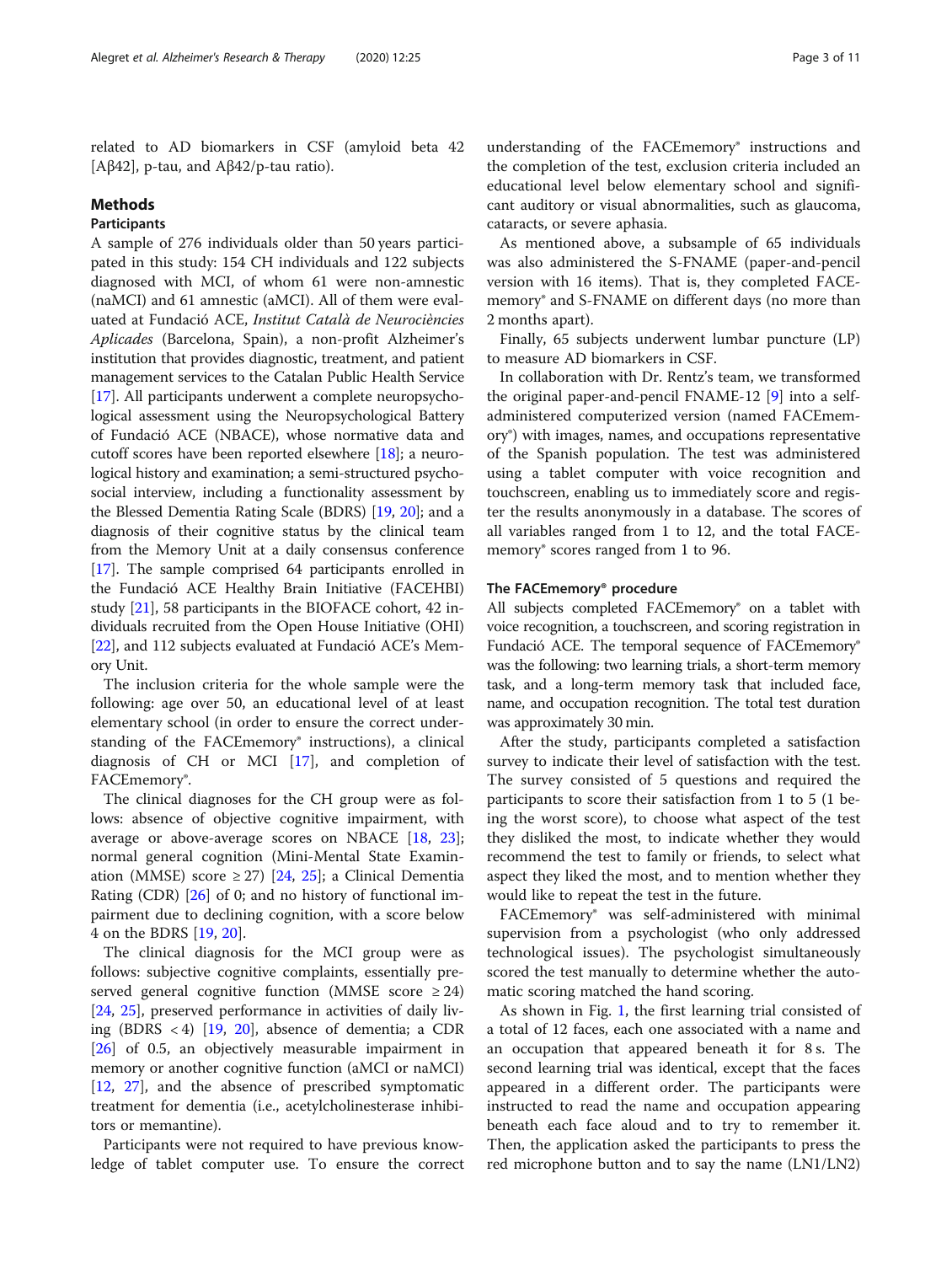<span id="page-3-0"></span>

and occupation (LO1/LO2) they remembered as being associated with each face. If they did not remember anything, they were allowed to say "I don't know."

For the evaluation of short-term memory, 2 min after the second learning trial, the application again asked the participants to say the name (RSN) and occupation (RSO) they remembered as being associated with each face, but if they did not remember anything, they could say "I don't know." They had to press the red microphone button and to answer.

Finally, 20 min after the second learning trial (LN2/ LO2), the application started the long-term memory assessment, which involved free recall and recognition tasks. First, the participants were instructed to recognize, out of 3 faces, the face that had appeared in the first learning trial and to touch it (FR). Then, the correct face appeared, and the application asked the participants to say the name (RLN) and occupation (RLO) they remembered for each face. After each answer, a screen appeared, showing the right face and 2 rows beneath it. Each row had 3 name and 3 occupation options. The participants were instructed to touch the name (REN) and occupation (REO) they remembered as being associated with that face.

The application registered the touched responses and the voice of the participants automatically and entered the scores into a database anonymously.

#### Application development

The application was developed with Android language and using Google Books for voice recognition and interactions with the device. Google voice recognition libraries were used, as they are the most complete and because they allow the use of different languages.

During development, screens were constantly checked to ensure they were clear, so that the user's attention would not be distracted while they were learning the data presented and so that the test would be as reliable as possible. The application has been designed so that when the user interacts with it using voice commands, the elements that appear on the screen are minimal. The FACEmemory® application is linked to a control panel or back end, from which the saved data from all the tests performed can be viewed and extracted, and filtered by date or test. Access to the back end requires a username and password.

One of the most important features of the FACEmemory® application is that it keeps the user's data completely anonymous for better protection. Despite this anonymity, the application is configured so that a user can perform multiple tests at different times. When a participant finishes FACEmemory®, the application generates a code Fundació ACE saves on a separate system that complies with the General Data Protection Regulation (GDPR) and that connects the user to the test carried out. Therefore, there are data saved from individual tests or tests related to others saved in the system, but no personal data, thus complying with the GDPR at all times. Security and data encryption measures have been also applied to communications between system elements, to make both the tablet application and the back office safe and robust.

In summary, the FACEmemory® application allows the user to focus their attention on the test, as well as allowing Fundació ACE to manage the data in a simple and anonymous way.

#### Lumbar puncture and cerebrospinal fluid collection

This protocol followed the consensus recommendations established by the Alzheimer's Biomarkers Standardization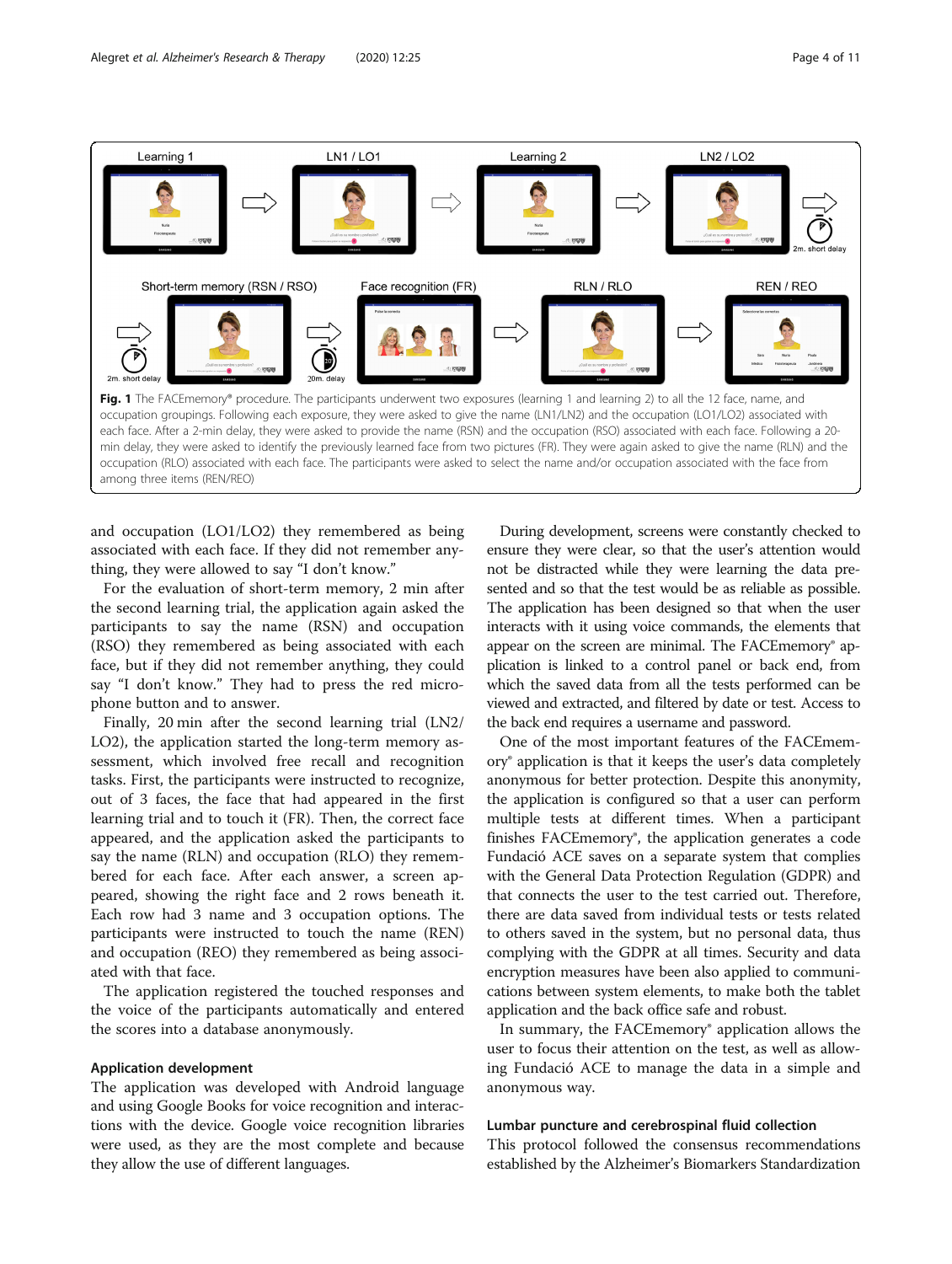Initiative [[28](#page-9-0)]. Briefly, those participants who agreed to undergo a LP in Fundació ACE had the procedure performed by an experienced neurologist, with the patients in a seated position and under fasting conditions. After applying local anesthesia (1% mepivacaine) subcutaneously, the neurologist obtained CSF by LP in the intervertebral space of L3–L4. The fluid was collected passively in two 10-ml polypropylene tubes (Stardest Ref. 62610018). The first tube was analyzed externally for basic biochemistry (glucose, total proteins, proteinogram, and cell type and number). The second tube was centrifuged  $(2000 \times g)$ 10 min at  $4^{\circ}$ C), and the fluid was aliquoted into polypropylene tubes (Stardest Ref. 72694007) and stored at − 80 °C until analysis. The time delay between CSF collection and storage was less than 2 h.

On the day of the analysis, the aliquots were thawed at room temperature and vortexed for 5–10 s to determine AD biomarkers in CSF [\[29](#page-9-0)]. One aliquot/patient was used to determine the concentrations of  $Aβ1-42$ , t-tau, and p181-tau using the commercially available enzymelinked immunosorbent assays (Innotest, Fujirebio Europe) at the Research Laboratory of Fundació ACE.

#### Statistical analysis

Statistical analyses were performed using SPSS (version 20.0; SPSS Inc., Chicago, IL). Univariate analysis of variance (ANOVA) with post hoc comparisons (Bonferroni) was used to compare sociodemographic data between the CH, naMCI, and aMCI groups. An ANOVA adjusted by years of formal education, age, and sex (ANCOVA) was carried out to compare FACEmemory® scores between the CH, naMCI, and aMCI groups.

Logistic regression analyses were carried out to search for discrimination indexes, in which the diagnostic comparisons between CH/MCI, CH/aMCI, and CH/naMCI individually were the dependent variables, and the total FACEmemory® score was the independent variable. Moreover, diagnostic sensitivities, specificities, and total FACEmemory® cutoff, as measured by the analysis of the receiver operating characteristic (ROC) curve, were obtained for the purpose of discriminating between CH/ MCI and CH/aMCI. Cutoff points for the whole sample were established by calculating the sensitivity and specificity for the total FACEmemory® score. ROC analysis was used to calculate the optimal cutoff value between CH and the MCI and aMCI groups. Moreover, to calculate the sensitivity and specificity of the cutoff score, an area under the curve (AUC) analysis was also carried out and yielded a confidence interval of 95%. Our goal was to obtain an AUC greater than 0.75 for the total FACEmemory® variable and for the sensitivity and specificity values.

To ensure the reliability of the automatic scoring, Pearson's correlation analyses were carried out between hand and automatic (obtained from voice recognition/ touchscreen) scorings of the FACEmemory® test. We also correlated performances on FACEmemory<sup>®</sup> with those on the S-FNAME (paper-and-pencil version with 16 items) to examine convergent validity. Finally, partial correlation analyses were performed between the FACEmemory® scores and CSF AD biomarkers, adjusting for age, sex, and education.

#### Results

The CH, naMCI, and aMCI groups were statistically similar in terms of age and sex. However, the participants from the CH group had a significantly higher education than those from the MCI group (Table [1\)](#page-5-0). An ANCOVA, adjusted by education, showed that the total FACEmemory® score significantly differed between the groups, with the aMCI group obtaining worse scores (Fig. [2](#page-5-0)). As detailed in Table [2,](#page-6-0) all FACEmemory<sup>®</sup> subscores differed significantly between the groups.

With regard to discrimination indexes, logistic regression analyses, controlling for education, showed that the total FACEmemory® score significantly discriminated between the CH and MCI ( $naMCI + aMCI$ ),  $naMCI$ , and aMCI groups. The best sensitivity and specificity values were obtained when the CH and aMCI groups were contrasted (82% and 80%, respectively) (Table [3\)](#page-6-0).

The total FACEmemory® cutoffs were reported after we ensured that the AUC was greater than 0.75 and identified the cutoff score that yielded approximately equal sensitivity and specificity values (see Table [4](#page-6-0)).

Manual and automatic scores of the total FACEmemory® were found to be highly correlated ( $r = 0.98$ ,  $p <$ 0.001) in the whole sample. A significant correlation  $(r = 0.69, p < 0.0001)$  between both tests was found in the subsample of 65 subjects who completed FACEmemory® and the S-FNAME.

Participants who underwent a LP ( $n = 65$ ) (16 CH, 28 naMCI, and 21 aMCI) were significantly older than those who did not (mean/SD =  $63.89/6.56$ ,  $68.59/8.23$ , respectively,  $t = 4.74$ ,  $p < 0.001$ ), but both groups were similar in terms of sex (37% and 40% men, respectively, chi square = 0.19,  $p = 0.66$ ), education (mean/SD = 11.65/ 4.18, 11.66/4.27, respectively;  $t = -0.03$ ,  $p = 0.98$ ), and FACEmemory® performance (mean/SD = 36.60/21.67, 39.20/19.65, respectively;  $t = 0.91$ ,  $p = 0.36$ ). For this reason, partial correlations between total FACEmemory® scores and AD biomarker levels in CSF were controlled for age. In the whole sample, total FACEmemory<sup>®</sup> scores were significantly correlated with Aβ42 ( $r = 0.33$ ), Aβ42/ p-tau ratio ( $r = 0.50$ ), t-tau ( $r = -0.44$ ), and p-tau ( $r = -$ 0.43) levels. However, when analyses were stratified by the diagnostic group, the highest correlation values were obtained in the aMCI group, between FACEmemory® performance and Aβ42 ( $r = 0.62$ ) and Aβ42/p-tau ratio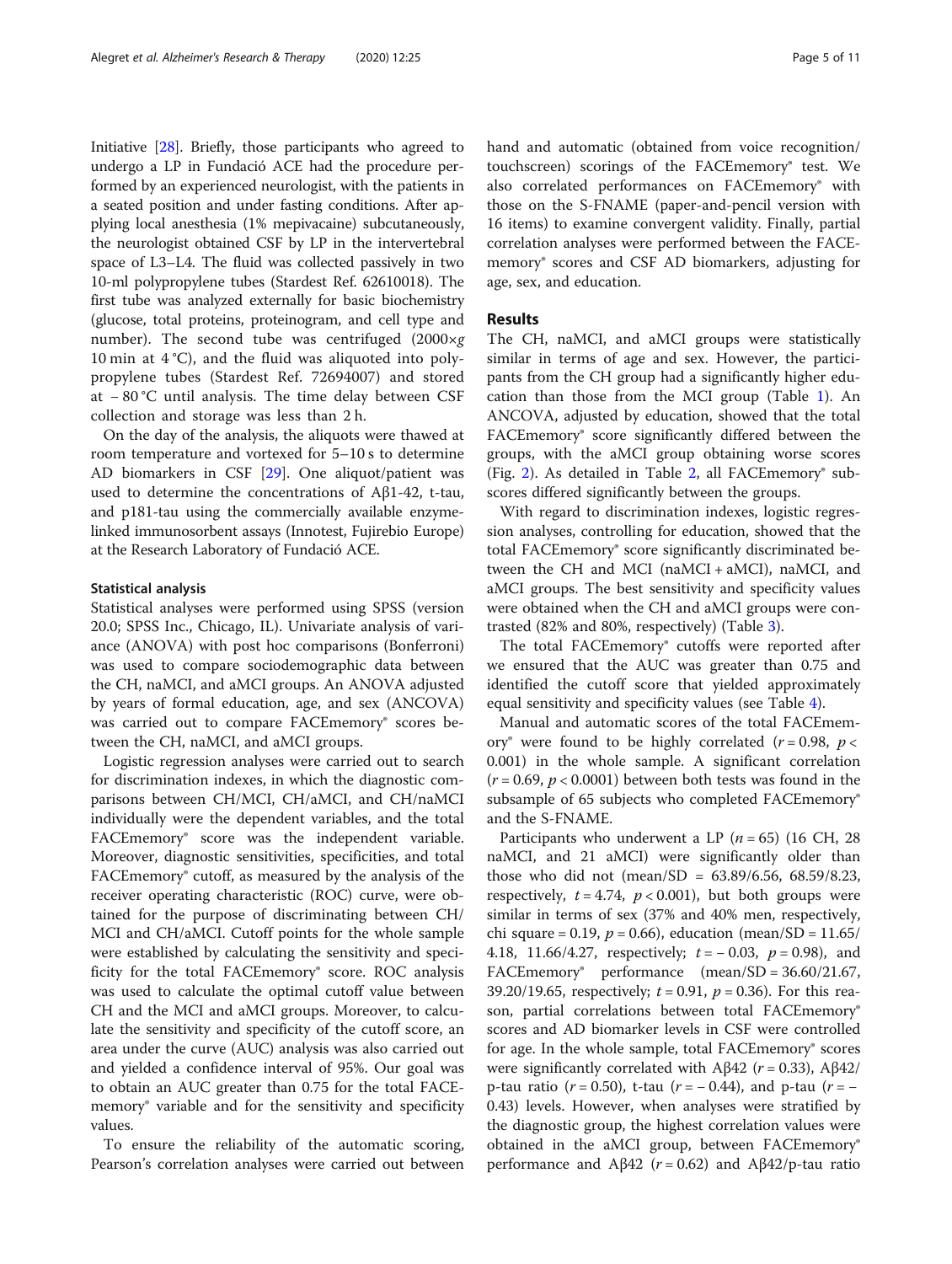|                            | CН           | naMCI        | aMCI         | <b>Statistics</b> |
|----------------------------|--------------|--------------|--------------|-------------------|
| n                          | 154          | 61           | -61          |                   |
| Sex, $n$ (%) male          | 61 (39.61)   | 19(31.15)    | 23 (37.70)   | $1.34_1$          |
| Age, years (mean/SD)       | 67.98 (7.92) | 65.98 (8.70) | 67.74 (7.93) | .36 <sub>2</sub>  |
| Education, years (mean/SD) | 12.62(4.18)  | 10.70 (4.01) | 10.20 (4.04) | $9.67^{***}$      |
| MMSE (mean/SD)             | 29.29 (0.89) | 28.25 (1.58) | 27.21 (1.77) | $54.56^{***}$     |

<span id="page-5-0"></span>Table 1 Demographic and clinical characteristics of the participants

CH cognitively healthy, naMCI non-amnestic mild cognitive impairment, aMCI amnestic mild cognitive impairment, SD standard deviation, <sub>1</sub>  $\chi^2$ , <sub>2</sub> F \*\*\* $p < 0.001$ 

 $(r = 0.68)$  levels. By contrast, no statistically significant correlations were found between FACEmemory<sup>®</sup> performance and CSF biomarker levels in the CH group (for details, see Table [5\)](#page-7-0).

The results of the satisfaction survey showed that 65.2% of the participants  $(n = 180)$  scored 5 (excellent), 23.2%  $(n = 64)$  4 (very good), 9.4%  $(n = 26)$  3 (good), 1.8%  $(n = 5)$  2 (*medium*), and  $0.4\%$  (only one) 1 (*bad*). The mean satisfaction score was  $4.51$  (SD = 0.77) points, and there were no significant differences among the CH (mean/SD, 4.58/ 0.63), aMCI (4.30/0.99), and naMCI (4.50/0.99) groups;  $F(2, 217) = 2.91$ ,  $p = 0.06$ . When participants were asked whether they would recommend the test to a friend or a relative, most of them (94.2%) answered "yes" and a few (5.8%) answered "no"; most of them (97%) confirmed they would be willing to repeat the test in the future.

#### Discussion

The results of the present study reveal that the self-administered computerized FACEmemory®, conducted under minimal supervision to avoid technological problems, might be a useful tool for the early detection of AD.

In this study, its sensitivity and specificity values were adequate, confirming its capacity to discriminate between CH and MCI, mainly the amnestic type. As expected, performances on the computerized FACEmemory® were related to the manual scoring of FACEmemory® and the Spanish version of its original paper-and-pencil test (S-FNAME) [[4,](#page-9-0) [6\]](#page-9-0), confirming that it is an associative episodic memory tool with highly reliable scoring. Moreover, performances on FACEmemory® were related to CSF biomarker levels, mainly in the aMCI group, indicating that FACEmemory® is related to AD biomarkers, such as Aβ42 and Aβ42/p-tau ratio.

The novelty of the present study is that FACEmemory® is the first self-administered verbal episodic memory test application with voice recognition and touchscreen. These features ensure the standardization of the administration and scoring, and registration of performance data related to, a sensitive tool for determining memory impairment. The test is correlated with CSF markers of AD neurodegeneration.

In the search for new memory endophenotypes of AD, the present study has examined a computerized adaptation

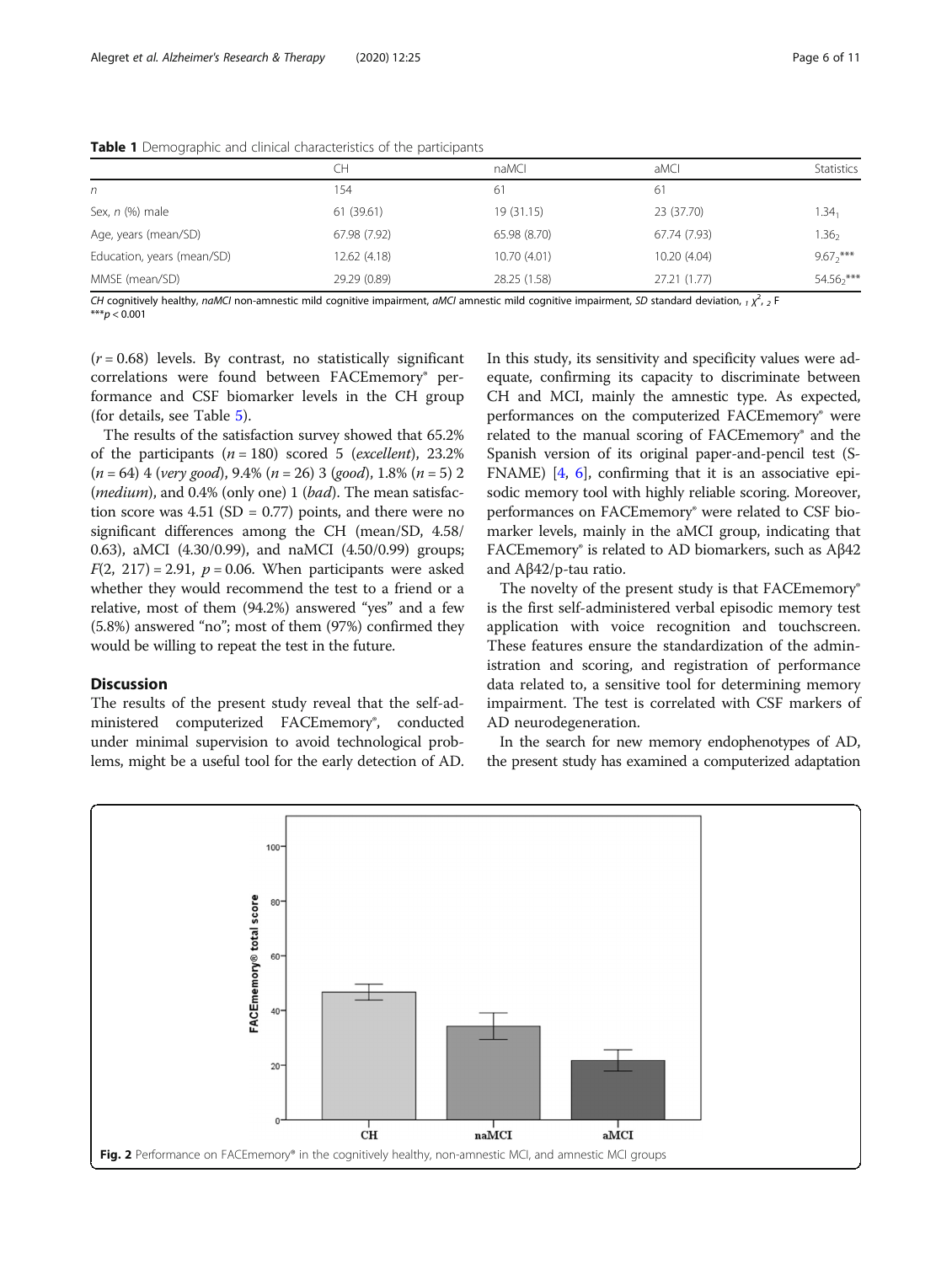<span id="page-6-0"></span>

| <b>Table 2</b> Differences between the groups on FACEmemory® total and subtest scores |  |
|---------------------------------------------------------------------------------------|--|
|                                                                                       |  |

| Test        | CH, mean (SE) | naMCI, mean (SE) | aMCI, Mean (SE) | F           | Post hoc | $R^2$ |
|-------------|---------------|------------------|-----------------|-------------|----------|-------|
| $LN1+2$     | 6.58(4.79)    | 3.88(4.03)       | 1.70(2.66)      | 28.341***   | All      | 0.24  |
| $LO1+2$     | 14.13 (4.38)  | 11.85(5.43)      | 8.69(5.44)      | 23.073***   | All      | 0.20  |
| <b>RSN</b>  | 4.69(3.31)    | 2.66(3.01)       | 1.18(1.70)      | 30.079***   | All      | 0.25  |
| <b>RSO</b>  | 8.65(2.43)    | 7.44(2.85)       | 5.13(3.09)      | 29.891***   | All      | 0.25  |
| <b>FR</b>   | 11.96 (0.19)  | 11.93(0.31)      | 11.54 (0.96)    | $11.044***$ | ab       | 0.11  |
| RLN         | 4.42(3.24)    | 2.51(2.78)       | 1.02(1.53)      | 32.180***   | All      | 0.26  |
| <b>RLO</b>  | 8.05 (2.70)   | 6.66(3.31)       | 4.38(3.21)      | 27.657***   | All      | 0.23  |
| <b>REN</b>  | 9.58(2.02)    | 8.49 (2.64)      | 7.05(2.53)      | 24.461***   | All      | 0.21  |
| <b>REO</b>  | 11.60(0.80)   | 10.98 (1.52)     | 9.89(2.17)      | 25.665***   | All      | 0.22  |
| Total score | 46.51 (18.01) | 34.98 (18.81)    | 22.10 (15.08)   | 38.511***   | All      | 0.30  |

CH cognitively healthy, naMCI non-amnestic mild cognitive impairment, aMCI amnestic mild cognitive impairment, SE standard error, All all scores significantly differed between the CH, naMCI, and aMCI groups

 $***p < 0.001$ 

<sup>a</sup>Scores differed significantly between the CH and aMCI groups

b Scores differed significantly between the aMCI and naMCI groups

of a face-name task [\[9\]](#page-9-0). Attention to these endophenotypes has been relatively lacking compared to the attention given to biomarkers. AD is a specific disease of a neuroplasticity mechanism related to the fundamental role of the amyloid precursor protein in episodic memory encoding. ADrelated biomarkers, including neuroimaging, CSF, or plasma, whether related to Aβ, microtubule-associated protein tau, or another biochemical abnormality, are secondary to the attack of AD pathology on an episodic memoryencoding mechanism in the brain [\[30\]](#page-9-0). Accordingly, measures of episodic memory, the function most vulnerable to AD's pathological processes, are of prime importance for the early detection of AD-related dysfunction and followup of the disease progression [[1](#page-8-0), [12](#page-9-0)].

The FNAME was created [\[4](#page-9-0)] in an attempt to detect subtle memory deficits in individuals with preclinical AD and validated in its original version [[5\]](#page-9-0), in Greek [[11\]](#page-9-0), in Latino American  $[10]$  $[10]$ , and in Spanish  $[6]$  $[6]$  populations. Consistent with the findings of Rentz et al. [[4,](#page-9-0) [5](#page-9-0)], our team found that the S-FNAME is sensitive to episodic memory [\[6](#page-9-0), [7\]](#page-9-0) and related to amyloid burden, as measured by  $^{18}$ F-florbetaben positron emission tomography in healthy elderly [\[7](#page-9-0)]. Since faces represent information encoded by the non-dominant (usually right) hemisphere and names (and occupations) are

Table 3 Results of the logistic regression analyses of the FACEmemory® groups

| Groups                | Wald  | p value | ΟR   | 95% CI        |
|-----------------------|-------|---------|------|---------------|
| CH-MCI <sup>a</sup>   | 36.05 | 0.001   | O 95 | $0.93 - 0.97$ |
| CH-naMCl <sup>a</sup> | 10.24 | 0.001   | O 97 | $0.95 - 0.99$ |
| $CH$ -aM $Cla$        | 39.73 | 0.001   | 0.92 | $0.89 - 0.94$ |

CH cognitively healthy, MCI mild cognitive impairment (naMCI + aMCI), naMCI non-amnestic MCI, aMCI amnestic MCI

Reference category: CH

information encoded by the language areas of the brain, the dominant (usually left) hemisphere, their combination requires communication between the two hemispheres across the corpus callosum [[3\]](#page-9-0). Thus, this tool provides a strong test of functions highly vulnerable to the AD process in both hemispheres of the brain.

In contrast to paper-and-pencil tests, computerized neuropsychological tests have benefits that make them suitable for early detection of cognitive changes in the elderly, such as minimization of ceiling effects through management of test difficulty, standardized administration and item presentation, accurate response recordings, prompt and automated scoring, and reduced administration costs [[31,](#page-9-0) [32](#page-9-0)]. Moreover, in contrast to FACEmemory<sup>®</sup>, computerized memory tests mostly depend on recognition rather than free recall, the measure most sensitive to memory decline in cognitively healthy and MCI individuals [\[12,](#page-9-0) [33](#page-9-0), [34\]](#page-9-0). The high correlation values reached between automatic and manual FACEmemory® scores ( $r = 0.98$ ) confirmed the reliability of FACEmemory® automated scoring.

Since the S-FNAME was not recommended to be administered to individuals with MCI as it was too challenging for them [[35\]](#page-9-0), the FNAME-12 was created. This is a shortened version with more learning trials and a delayed recognition task [[9\]](#page-9-0). Consistent with Papp et al.'s [[9\]](#page-9-0) findings, in which the paper-and-pencil FNAME-12 was highly correlated  $(r = 0.77)$  with the

Table 4 Cutoff of the total FACEmemory® score

| Groups                                    |  | ROC 95% CI Sensitivity (%) Specificity (%) Cutoff |      |
|-------------------------------------------|--|---------------------------------------------------|------|
| CH-MCl <sup>a</sup> 0.77 0.71-0.82 73.4   |  | - 72 1                                            | 36.5 |
| CH-naMCl <sup>a</sup> 0.68 0.60-0.76 60.0 |  | 66.0                                              | 39.5 |
| CH-aMCl <sup>a</sup> 0.85 0.80-0.91 80.5  |  | 80.0                                              | 315  |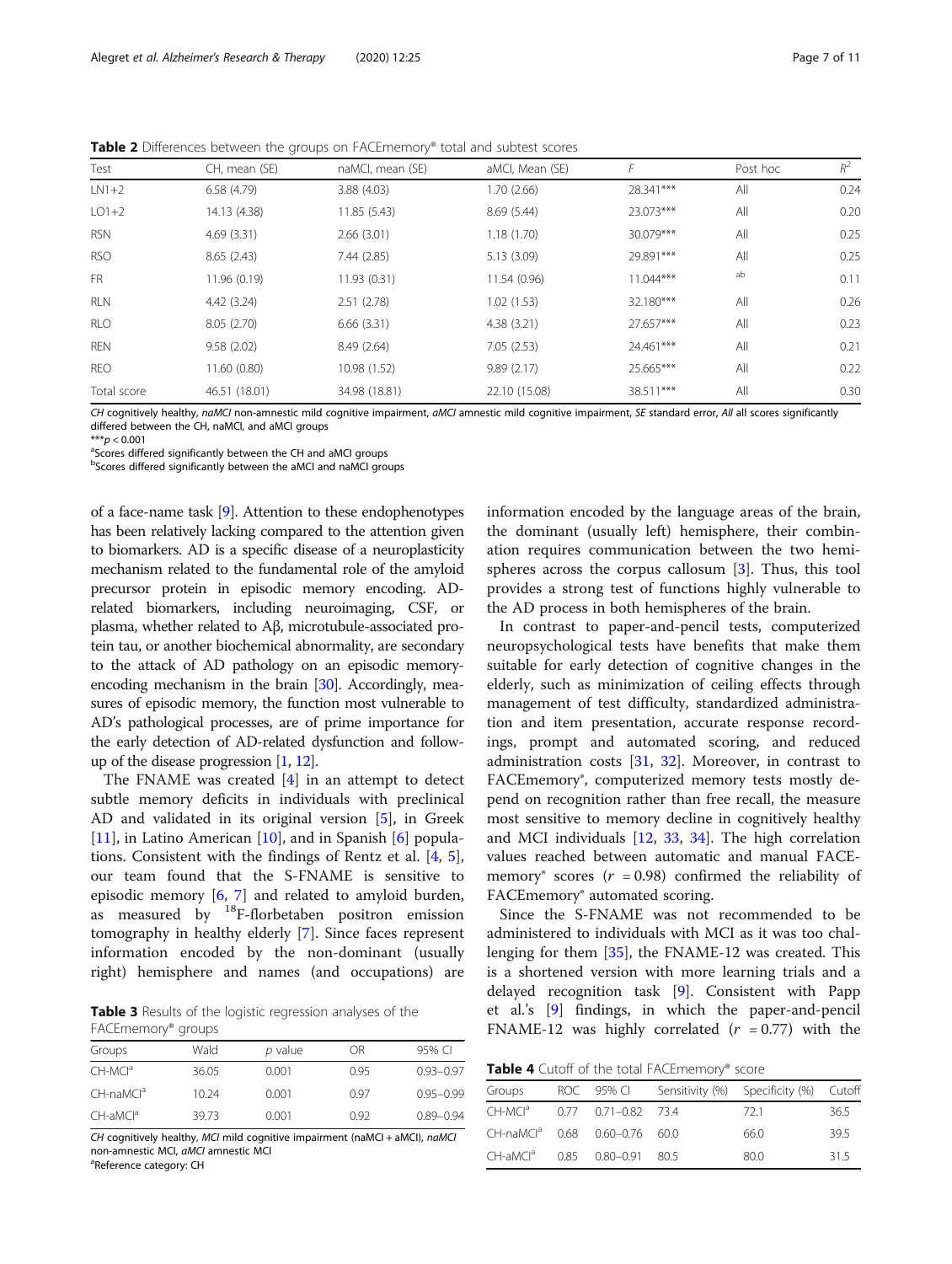| aMCI group, $n = 21$ |
|----------------------|
|                      |
| $0.62***$            |
| $-0.44*$             |
| $-0.37$              |
| $0.68***$            |
|                      |

<span id="page-7-0"></span>Table 5 Partial correlation values between total scores on FACEmemory® and AD biomarker levels in CSF, covariated by age

CH cognitively healthy, naMCI non-amnestic mild cognitive impairment, aMCI amnestic mild cognitive impairment, Aβ42 amyloid beta 42, t-tau total tau, p-tau phosphorylated tau

 $*p < 0.05; **p < 0.005; ***p < 0.001$ 

original S-FNAME (paper-and-pencil version with 16 faces), we found the computerized FACEmemory® scores were significantly correlated with the paper-and-pencil S-FNAME  $(r = 0.69)$ , confirming that the computerized version is sensitive to complex associative memory, as expected. The reason the correlation values were not higher is because the original S-FNAME and FACEmemory® have some differences, such as the administration form (paper-and-pencil vs computerized), the number of faces (16 vs 12), and the target population (preclinical vs preclinical and prodromal AD). These findings parallel previous studies demonstrating that S-FNAME [[4,](#page-9-0) [6](#page-9-0), [7,](#page-9-0) [36\]](#page-9-0) and its original paper-and-pencil short form, FNAME-12 [\[9](#page-9-0)], are complex and ecological tests sensitive to episodic memory. FACEmemory® also has ecological validity, given that associating names and occupations with new faces is an everyday event and at the same time, performing poorly at it is a common complaint among older adults [[9\]](#page-9-0).

Several studies have reported memory tests (e.g., the Free and Cued Reminding Test [[37](#page-9-0)], the Word List from the Wechsler Memory Scale-III [[23\]](#page-9-0), the computerized CANTAB PAL [[38\]](#page-9-0), and CogState's One Card Learning subtest [\[39](#page-9-0), [40\]](#page-9-0)) as valid tools for detecting MCI, a phenotype with an increased risk of conversion to dementia, mainly of the AD type [[12](#page-9-0), [13\]](#page-9-0). In this line, consistent with the paper-and-pencil FNAME-12 results [\[9](#page-9-0)], performances on the first self-administered verbal memory test, FACEmemory®, got worse from the CH to the naMCI to the aMCI groups, providing a useful gradation of impairment from normal aging to aMCI. Moreover, our results showed that FACEmemory® reached adequate sensitivity and specificity values to discriminate between CH and MCI subjects, mainly the aMCI. Thus, FACEmemory® may be a suitable test for detecting MCI, mainly the amnestic type. While a sensitivity of 80.5% and a specificity of 80% might not compare well to some other sensitivity/specificity metrics, FACEmemory<sup>®</sup> is still able to detect subtle cognitive changes, distinguishing between CH and MCI individuals.

A consistent path was observed throughout the study. The FACEmemory® scores of patients in the naMCI group were consistently better than those of the aMCI group and consistently worse than those of the CH

group. While this can be seen as validation evidence that FACEmemory® primarily relies on episodic memory, it also implies that the test taps into other cognitive domains, such as executive functions. Several studies have reported that the correct learning and recall of face-name pairs require coordinated activity in a distributed memory network, including the hippocampus and prefrontal cortex, which are involved in encoding and retrieval of associative memories [\[41](#page-9-0), [42](#page-9-0)].

Finally, lower scores on FACEmemory® were found to be related to higher evidence of CSF AD biomarkers. That is, total FACEmemory® scores were found to be significantly and inversely correlated with CSF Aβ42, mainly in the aMCI group, the group with the highest and most imminent risk of conversion to dementia [\[12](#page-9-0), [13](#page-9-0)]. This result is consistent with those of other studies reporting a link between performances on episodic memory tests, such as the original FNAME  $[4]$  $[4]$  $[4]$ , the S-FNAME  $[8]$ , the PAL CANTAB [\[1\]](#page-8-0), or the Ancient Farming Equipment Test [\[43](#page-9-0)], and biomarkers of AD pathology, either PET imaging or CSF. Moreover, our results are consistent with the findings showing that CSF tau levels are more related to cognitive functioning, mainly memory, than CSF Aβ levels [[43](#page-9-0)–[48](#page-10-0)]. Additionally, the Aβ/p-tau ratio, which includes both AD biomarkers, was the CSF measurement that best correlated with performance on FACEmemory<sup>®</sup>, reinforcing the hypothesis that this test is a diagnostic tool that reflects AD pathology changes [\[49](#page-10-0)].

Finally, the feasibility of FACEmemory<sup>®</sup> was supported by its capacity to obtain valid data from all the participants, including those with MCI. That is, all the participants completed the test and gave a favorable opinion of the tool, with a mean satisfaction score of 4.51 points (5 being the best judgment), independently of their diagnosis group. Most of them (96.7%) confirmed they would be willing to repeat the test in the future. Like those of studies involving other computerized tests, such as Cog-State  $[40]$  $[40]$  $[40]$ , CANTAB  $[38]$ , and C3-PAD  $[15]$  $[15]$ , our results reinforce the fact that computerized tests are feasible, suitable, and valid in elderly populations, not only in clinical practice but also for clinical trials.

A limitation of this work is that it is a single-center study. Therefore, this design does not represent the general population. However, this is the first step. We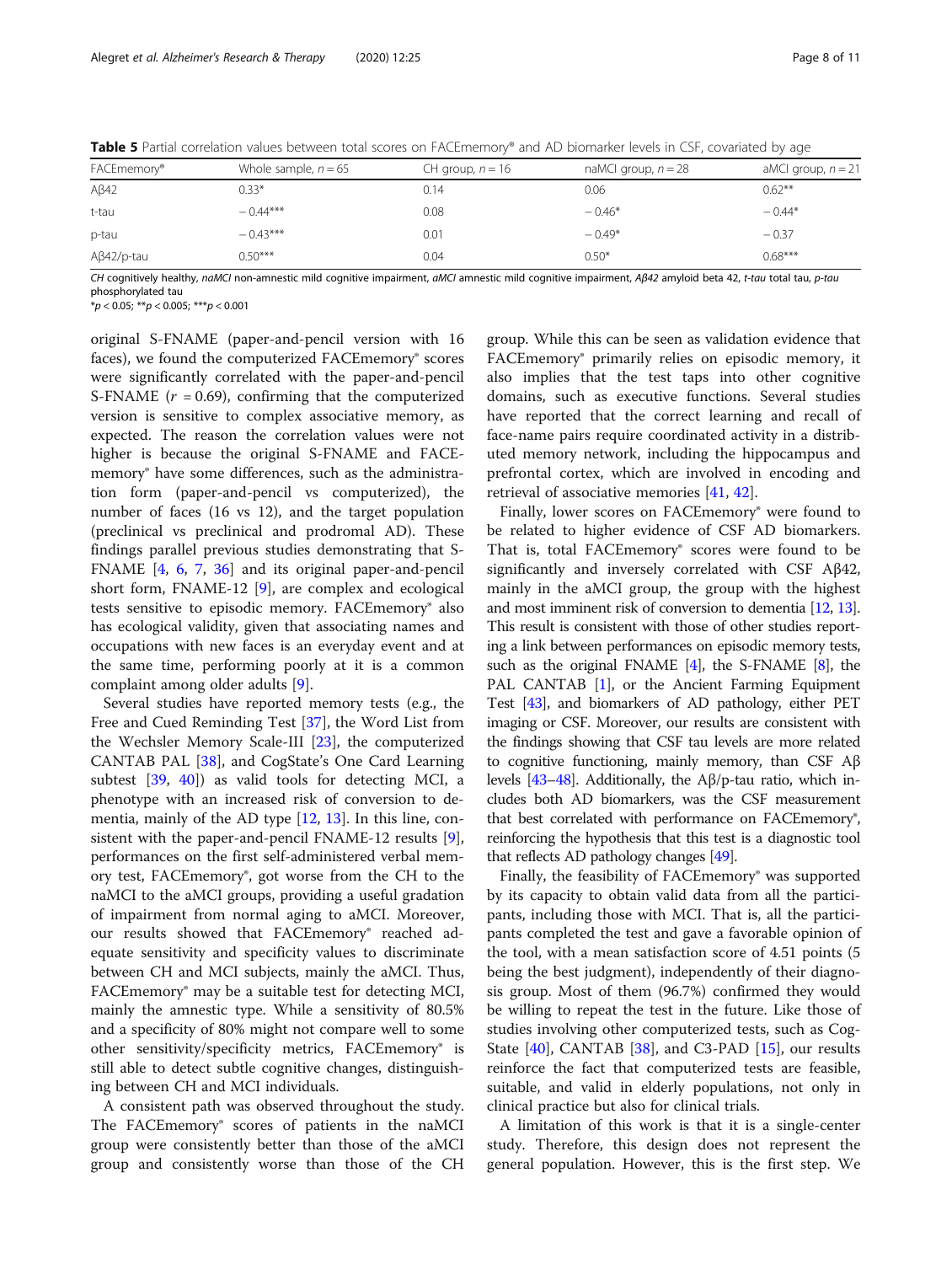<span id="page-8-0"></span>expect that later on FACEmemory® will be extended to the rest of the Spanish-speaking population, fully selfadministered, and translated into other languages, so that it can be administered to all out-patient clinics, particularly those in isolated areas with fewer resources. Further longitudinal studies will be needed to determine whether lower baseline scores on FACEmemory® are related to an increased risk of developing AD.

#### Conclusion

The present study demonstrated that the computerized memory test FACEmemory® may be a suitable test for detecting early cognitive impairment, mainly of the amnestic type. The test was well accepted by participants. Their test performance was found to worsen from normal aging to the naMCI to aMCI groups and was related to AD CSF biomarkers. A computerized test like this ensures standardized administration and scoring, and it might be a helpful memory prescreening tool.

#### Abbreviations

Aβ42: Amyloid beta 42; AD: Alzheimer's disease; aMCI: Amnestic mild cognitive impairment; ANCOVA: Analysis of covariance; ANOVA: Univariate analysis of variance; AUC: Area under the curve; BDRS: Blessed Dementia Rating Scale; C3-PAD: Computerized Cognitive Composite for Preclinical Alzheimer's Disease; CANTAB: Cambridge Neuropsychological Test Automated Battery; CDR: Clinical Dementia Rating; CH: Cognitively healthy; CSF: Cerebrospinal fluid; FACEHBI: Fundació ACE Healthy Brain Initiative; FACEmemory®: Computerized version of the Short Form of the Face-Name Associative Memory Exam (by tablet). Copyright© 2017; FNAME: Face-Name Associative Memory Exam; FNAME-12: The short form of the Face-Name Associative Memory Exam; FR: Face recognition score; GDPR: General Data Protection Regulation; LN1: Names recalled in learning 1; LN2: Names recalled in learning 2; LO1: Occupations recalled in learning 1; LO2: Occupations recalled in learning 2; LP: Lumbar puncture; NBACE: Neuropsychological Battery of Fundació ACE; MCI: Mild cognitive impairment; MMSE: Mini-Mental State Examination; naMCI: Non-amnestic mild cognitive impairment; OHI: Open House Initiative; PAL: Paired Associates Learning test; p-tau: Phosphorylated tau; REN: Names recognized; REO: Occupations recognized; RLN: Names in long-term recall; RLO: Occupations in long-term recall; ROC: Receiver operating characteristic; RSN: Names in short recall; RSO: Occupations in short recall; S-FNAME: Spanish version of the Face-Name Associative Memory Exam; SD: Standard deviation; t-tau: Total tau

#### Acknowledgements

We acknowledge all individuals who participated in the present study; without their collaboration, this work would not have been possible. Fundació ACE is a member of Centro de Investigación Biomédica en Red sobre Enfermedades Neurodegenerativas (CIBERNED), Instituto de Salud Carlos III, Ministerio de Ciencia, Innovación y Universidades. We also want to thank Raul Espinosa for his support and persistence in finding a way to automate the tool; Tanya Valero, Gemma Boada, and Xavier Manrubia from Editorial Glosa; Mercedes Pageo from IECISA; Pau Plana from 3&Punt Solucions Informàtiques; the sponsors for making this project possible; and all the participating investigators and personnel from Fundació ACE for their close collaboration and continuous intellectual input. We would like to extend our gratitude to the sponsors supporting the FACEHBI project (Grifols SA, Life Molecular Imaging GmbH, Laboratorios Echevarne, Araclon Biotech, Laboratorios Echevarne S.A. and Fundació ACE) and all the FACEHBI study group: Abdelnour C<sup>1,2</sup>, Aguilera N<sup>1</sup>, Alarcón-Martín E<sup>1</sup>, Alegret M<sup>1,2</sup>, Berthier <sup>'M8</sup>, Boada M<sup>1,2</sup>, Buendia M<sup>1</sup>, Bullich S<sup>3</sup>, Campos F<sup>4</sup>, Cañabate<br>P<sup>1,2</sup>, Cañada L<sup>1</sup>, Cuevas C<sup>1</sup>, de Rojas I<sup>1</sup>, Diego S<sup>1</sup>, Espinosa A<sup>1,2</sup>, Esteban-De Antonio E<sup>1</sup>, Gailhajenet A<sup>1</sup>, García P<sup>1</sup>, Gil S<sup>ī</sup>, Giménez J<sup>5</sup>, Gismondi R<sup>3</sup> , Gómez-Chiari M<sup>5</sup>, Guitart M<sup>1</sup>, Hernández I<sup>1,2</sup>, Ibarria, M<sup>1</sup>, Lafuente A<sup>1</sup>, Lomeña

 $F^4$ , López-Cuevas R<sup>1</sup>, Marquié M<sup>1,2</sup>, Martín E<sup>1</sup>, Martínez J<sup>1</sup>, Mauleón A<sup>1</sup> , Moreno M<sup>1</sup>, Moreno-Grau S<sup>1,2</sup>, Montrreal L<sup>1</sup>, Nogales AB<sup>1</sup>, Núñez L<sup>6</sup>, Orellana A<sup>1</sup>, Ortega G<sup>1</sup>, Páez A<sup>6</sup>, Pancho A<sup>1</sup>, Pelejà E<sup>1</sup>, Pérez-Cordon A<sup>1</sup>, Pérez-Grijalba V<sup>7</sup>, Pesini P<sup>7</sup>, Preckler S<sup>1</sup>, Roberto N<sup>1</sup>, Rodríguez-Gómez O<sup>1,2</sup>, Romero J<sup>7</sup>, Ramis MI<sup>1</sup>, Rosende-Roca M<sup>1</sup>, Ruiz A<sup>1,2</sup>, Sanabria A<sup>1,2</sup>, Sarasa M<sup>7</sup>, Sánchez, D<sup>1</sup> , Sotolongo-Grau O<sup>1</sup>, Tartari JP<sup>1</sup>, Tárraga L<sup>1,2</sup>, Tejero MA<sup>5</sup>, Torres M<sup>6</sup>, Valero S<sup>1,2</sup> Vargas L<sup>1</sup>, Vivas A<sup>5</sup>.<br><sup>1</sup>Eundació ACE Alz <sup>1</sup> Fundació ACE, Alzheimer Treatment and Research Center, Barcelona, Spain 2 CIBERNED, Center for Networked Biomedical Research on Neurodegenerative Diseases, National Institute of Health Carlos III, Ministry of Economy and Competitiveness, Spain

<sup>3</sup>Life Molecular Imaging GmbH, Berlin, Germany

<sup>4</sup>Servei de Medicina Nuclear, Hospital Clínic I Provincial, Barcelona, Spain 5 Departament de Diagnòstic per la Imatge, Clínica Corachan, Barcelona, Spain

6 Grifols®

7 Araclon Biothech®, Zaragoza, Spain;

<sup>8</sup>Cognitive Neurology and Aphasia Unit (UNCA), University of Malaga The FACEmemory® is copyrighted by Fundació ACE and is made freely available for non-commercial purposes.

#### Authors' contributions

Conceptualization and design of study were done by MA, MB, SV, DMR, KVP, AR, and LT. Analysis and interpretation of the data were done by MA, SV, MB, and DMR. Analysis of the CSF biomarkers was done by AO and AR. Enrollment and assessment of patients in Fundació ACE were done by MA, NM, NR, SG, MM, IH, CR, AS, AP, AE, GO, AM, CA, and MR. Critical review of the manuscript and approval of the final version were done by all the authors.

#### Funding

This work was funded by the research funds of Fundació ACE, Institut Català de Neurociències Aplicades, and was partially supported by the Spanish Ministry of Health (FIS PI17/01474) from Instituto de Salud Carlos III (Madrid, Spain) (BIOFACE project) and the sponsors supporting the FACEHBI project (Grifols SA, Life Molecular Imaging GmbH, Laboratorios Echevarne, Araclon Biotech, Laboratorios Echevarne S.A. and Fundació ACE).

#### Availability of data and materials

Data used can be requested through the corresponding author.

#### Ethics approval and consent to participate

Prior to the evaluation, written informed consent was obtained from the participants. The study was conducted in accordance with the Declaration of Helsinki and with Spanish biomedical laws (Law 14/2007, July 3, about biomedical research; Royal Decree 1716/2011, November 18). The study was approved by the Fundació ACE Research Ethics Committee.

## Consent for publication

Not applicable.

#### Competing interests

The authors declare that they have no competing interests.

#### Author details

<sup>1</sup> Research Center and Memory Clinic, Fundació ACE, Institut Català de Neurociències Aplicades, Universitat Internacional de Catalunya, Gran Via de Carles III, 85 bis, 08028 Barcelona, Spain. <sup>2</sup>Networking Research Center on Neurodegenerative Diseases (CIBERNED), Instituto de Salud Carlos III, Madrid, Spain.<sup>3</sup> Department of Neurology, Center for Alzheimer Research and Treatment, Brigham and Women's Hospital, Boston, MA, USA. <sup>4</sup>Department of Neurology, Massachusetts General Hospital, Boston, MA, USA.

#### Received: 3 December 2019 Accepted: 6 March 2020 Published online: 16 March 2020

#### References

1. Nathan PJ, Lim YY, Abbott R, Galluzzi S, Marizzoni M, Babiloni C, et al. Association between CSF biomarkers, hippocampal volume and cognitive function in patients with amnestic mild cognitive impairment (MCI). Neurobiol Aging. 2017;53:1–10.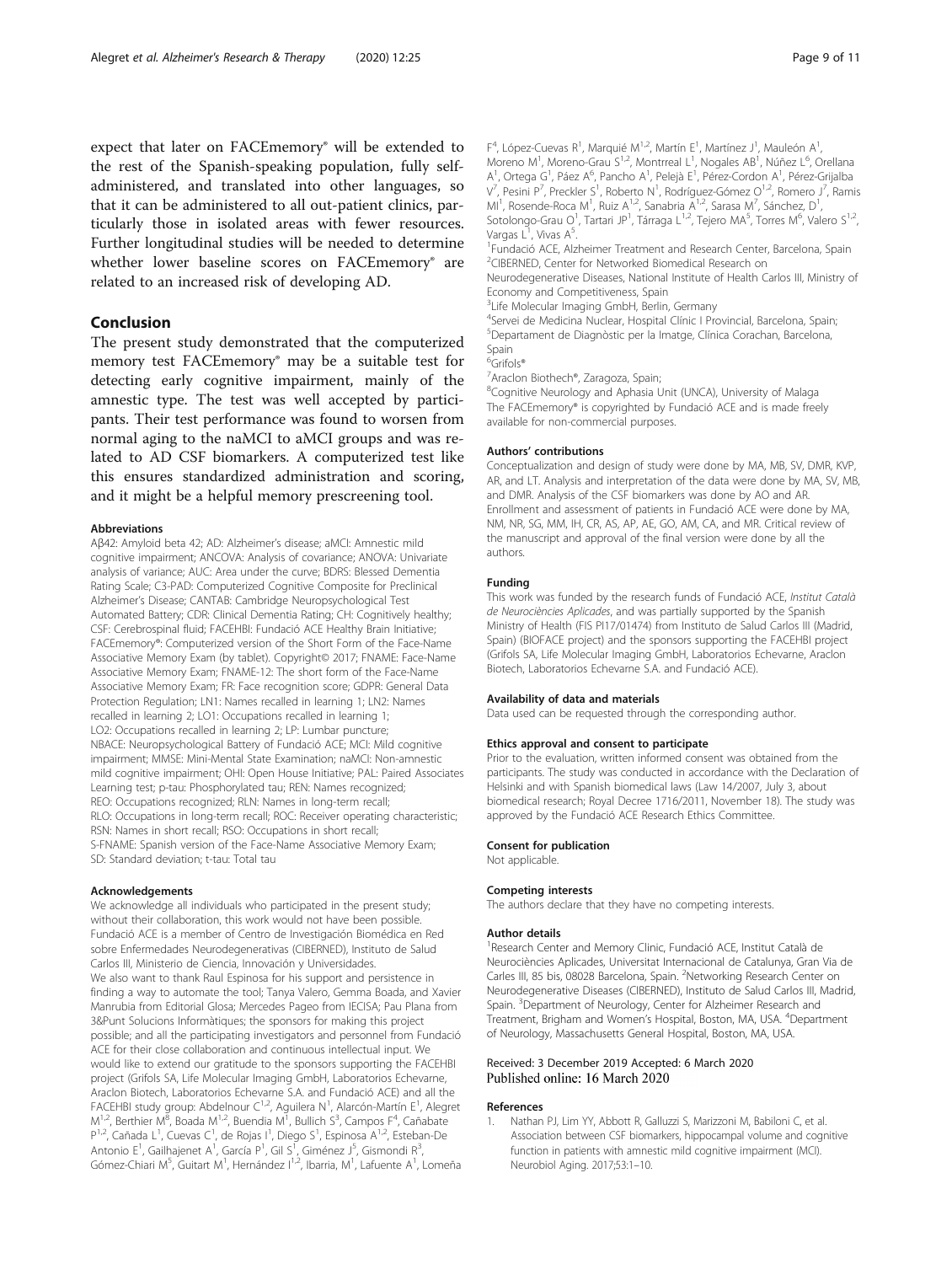- <span id="page-9-0"></span>2. Werheid K, Clare L. Are faces special in Alzheimer's disease? Cognitive conceptualisation, neural correlates, and diagnostic relevance of impaired memory for faces and names. Cortex. 2007;43:898–906.
- 3. Mangels JA, Manzi A, Summerfield C. The first does the work, but the third time's the charm: the effects of massed repetition on episodic encoding of multimodal face–name associations. J Cogn Neurosci. 2009;22:457–73.
- 4. Rentz DM, Amariglio RE, Becker JA, Frey M, Olson LE, Frishe K, et al. Facename associative memory performance is related to amyloid burden in normal elderly. Neuropsychologia. 2011;49:2776–83.
- 5. Amariglio RE, Frishe K, Olson LE, Wadsworth LP, Lorius N, Sperling RA, et al. Validation of the Face Name Associative Memory Exam in cognitively normal older individuals. J Clin Exp Neuropsychol. 2012;34:580–7.
- 6. Alegret M, Valero S, Ortega G, Espinosa A, Sanabria A, Hernández I, et al. Validation of the Spanish version of the Face Name Associative Memory Exam (S-FNAME) in cognitively normal older individuals. Arch Clin Neuropsychol. 2015;30:712–20.
- 7. Alegret M, Rodríguez O, Espinosa A, Ortega G, Sanabria A, Valero S, et al. Concordance between subjective and objective memory impairment in volunteer subjects. J Alzheimers Dis. 2015;48:1109–17.
- Sanabria A, Alegret M, Rodriguez-Gomez O, Valero S, Sotolongo-Grau O, Monté-Rubio G, et al. The Spanish version of Face-Name Associative Memory Exam (S-FNAME) performance is related to amyloid burden in subjective cognitive decline. Sci Rep. 2018;8:3828.
- Papp KV, Amariglio RE, Dekhtyar M, Roy K, Wigman S, Bamfo R, et al. Development of a psychometrically equivalent short form of the Face-Name Associative Memory Exam for use along the early Alzheimer's disease trajectory. Clin Neuropsychol. 2014;28:771–85.
- 10. Vila-Castelar C, Papp KV, Amariglio RE, Torres VL, Baena A, Gomez D, et al. Validation of the Latin American Spanish version of the Face-Name Associative Memory Exam in a Colombian sample. Clin Neuropsychol. 2019;0:1–12.
- 11. Kormas C, Megalokonomou A, Zalonis I, Evdokimidis I, Kapaki E, Potagas C. Development of the Greek version of the Face Name Associative Memory Exam (GR-FNAME12) in cognitively normal elderly individuals. Clin Neuropsychol. 2018;4046:1–12.
- 12. Espinosa A, Alegret M, Valero S, Vinyes-Junqué G, Hernández I, Mauleón A, et al. A longitudinal follow-up of 550 mild cognitive impairment patients: evidence for large conversion to dementia rates and detection of major risk factors involved. J Alzheimers Dis. 2013;34:769–80.
- 13. Oltra-Cucarella J, Ferrer-Cascales R, Alegret M, Gasparini R, Díaz-Ortiz LM, Ríos R, et al. Risk of progression to Alzheimer's disease for different neuropsychological mild cognitive impairment subtypes: a hierarchical meta-analysis of longitudinal studies. Psychol Aging. 2018;33:1007–21.
- 14. Bauer RM, Iverson GL, Cernich AN, Binder LM, Ruff RM, Naugle RI. Computerized neuropsychological assessment devices: joint position paper of the American Academy of Clinical Neuropsychology and the National Academy of Neuropsychology. Arch Clin Neuropsychol. 2012;27:362–73.
- 15. Rentz DM, Dekhtyar M, Sherman J, Burnham S, Blacker D, Aghjayan SL, et al. The feasibility of At-Home iPad Cognitive Testing for use in clinical trials. J Prev Alzheimers Dis. 2016;3:8–12.
- 16. Égerházi A, Berecz R, Bartók E, Degrell I. Automated Neuropsychological Test Battery (CANTAB) in mild cognitive impairment and in Alzheimer's disease. Prog Neuropsychopharmacol Biol Psychiatry. 2007;31:746–51.
- 17. Boada M, Tárraga L, Hernández I, Valero S, Alegret M, Ruiz A, et al. Design of a comprehensive Alzheimer's disease clinic and research center in Spain to meet critical patient and family needs. Alzheimer's and Dementia. 2014;10: 409–15.
- 18. Alegret M, Espinosa A, Valero S, Vinyes-Junqué G, Ruiz A, Hernández I, et al. Cut-off Scores of a Brief Neuropsychological Battery (NBACE) for Spanish individual adults older than 44 years old. PLoS One. 2013;8:1–8.
- 19. Blessed G, Tomlinson BE, Roth M. The association between quantitative measures of dementia and of senile change in the cerebral grey matter of elderly subjects. Br J Psychiatry. 1968;114:797–811.
- 20. Aguilar M, Santacruz P, Insa R, Pujol A, Sol JM, Blesa R, et al. Normalización de instrumentos cognitivos y funcionales para la evaluación de la demencia (NORMACODEM) (I): objetivos, contenidos y población. Neurologia. 1997;12: 61–8.
- 21. Rodriguez-Gomez O, Sanabria A, Perez-Cordon A, Sanchez-Ruiz D, Abdelnour C, Valero S, et al. FACEHBI: a prospective study of risk factors, biomarkers and cognition in a cohort of individuals with subjective cognitive decline. Study rationale and research protocols. J Prev Alzheimer's Dis. 2017;4:100-8.
- 22. Abdelnour C, Rodríguez-Gómez O, Alegret M, Valero S, Moreno-Grau S, Sanabria Á, et al. Impact of recruitment methods in subjective cognitive decline. J Alzheimers Dis. 2017;57:625–32.
- 23. Alegret M, Espinosa A, Vinyes-Junqué G, Valero S, Hernández I, Tárraga L, et al. Normative data of a brief neuropsychological battery for Spanish individuals older than 49. J Clin Exp Neuropsychol. 2012;34: 209–19.
- 24. Folstein MF, Folstein SE, McHugh PR. A practical state method for grading the cognitive state of patients for the clinician. J Psychiatr Res. 1975;12:189–98.
- 25. Blesa R, Pujol M, Aguilar M, Santacruz P, Bertran-Serra I, Hernández G, et al. Clinical validity of the "mini-mental state" for Spanish speaking communities. Neuropsychologia. 2001;39:1150–7.
- 26. Morris JC. The Clinical Dementia Rating (CDR): current version and scoring rules. Neurology. 2012;43:2412.
- 27. Petersen R. Mild cognitive impairment as a clinical entity and treatment target. Arch Neurol. 2004;62:1160–3.
- 28. Vanderstichele H, Bibl M, Engelborghs S, Le Bastard N, Lewczuk P, Molinuevo JL, et al. Standardization of preanalytical aspects of cerebrospinal fluid biomarker testing for Alzheimer's disease diagnosis: a consensus paper from the Alzheimer's Biomarkers Standardization Initiative. Alzheimers Dement. 2012;8:65–73.
- 29. Mattsson N, Andreasson U, Persson S, Carrillo MC, Collins S, Chalbot S, et al. CSF biomarker variability in the Alzheimer's Association Quality Control Program on behalf of the Alzheimer's Association QC Program Work Group. Alzheimers Dement. 2013;9:251–61.
- 30. Thal DR, Rub U, Orantes M, Braak H. Phases of Aβ-deposition in the human brain and its relevance for the development of AD. Neurology. 2002;58: 1791–800.
- 31. Wild K, Howieson D, Webbe F, Seelye A, Kaye J. Status of computerized cognitive testing in aging: a systematic review. Alzheimers Dement. 2008;4: 428–37.
- 32. Schatz P, Browndyke J. Applications of computer-based neuropsychological assessment. J Head Trauma Rehabil. 2002;17:395–410.
- 33. Sahakian BJ, Morris RG, Evenden JL, Heald A, Levy R, Philpot M, et al. A comparative study of visuospatial memory and learning in Alzheimer-type dementia and Parkinson's disease. Brain. 1988;111:695–718.
- 34. Raymond PD, Hinton-Bayre AD, Radel M, Ray MJ, Marsh NA. Test-retest norms and reliable change indices for the MicroCog Battery in a healthy community population over 50 years of age. Clin Neuropsychol. 2006;20: 261–70.
- 35. Rubiño J, Andrés P. The Face-Name Associative Memory test as a tool for early diagnosis of Alzheimer's disease. Front Psychol. 2018;9:1–5.
- 36. Amariglio RE, Becker JA, Carmasin J, Wadsworth LP, Lorius N, Sullivan C, et al. Subjective cognitive complaints and amyloid burden in cognitively normal older individuals. Neuropsychologia. 2012;50:2880–6.
- 37. Grober E, Veroff AE, Lipton RB. Temporal unfolding of declining episodic memory on the Free and Cued Selective Reminding Test in the predementia phase of Alzheimer's disease: implications for clinical trials. Alzheimers Dementia. 2018;10:161–71.
- 38. Junkkila J, Oja S, Laine M, Karrasch M. Applicability of the CANTAB-PAL computerized memory test in identifying amnestic mild cognitive impairment and Alzheimer's disease. Dement Geriatr Cogn Disord. 2012;34: 83–9.
- 39. Rabin LA, Smart CM, Crane PK, Amariglio RE, Berman LM, Boada M, et al. Subjective cognitive decline in older adults: an overview of self-report measures used across 19 international research studies. J Alzheimers Dis. 2015;48:S63–86.
- 40. Mielke MM, Machulda MM, Hagen CE, Edwards KK, Roberts RO, Pankratz VS, et al. Performance of the CogState computerized battery in the Mayo Clinic Study on Aging. Alzheimers Dement. 2015;11:1367–76.
- 41. Buckner RL, Snyder AZ, Shannon BJ, LaRossa G, Sachs R, Fotenos AF, et al. Molecular, structural, and functional characterization of Alzheimer's disease: evidence for a relationship between default activity, amyloid, and memory. J Neurosci. 2005;25:7709–17.
- 42. Vannini P, O'Brien J, O'Keefe K, Pihlajamaki M, Laviolette P, Sperling RA. What goes down must come up: role of the posteromedial cortices in encoding and retrieval. Cereb Cortex. 2011;21:22–34.
- 43. Tort-Merino A, Valech N, Peñaloza C, Grönholm-Nyman P, León M, Olives J, et al. Early detection of learning difficulties when confronted with novel information in preclinical Alzheimer's disease stage 1. J Alzheimers Dis. 2017;58:855–70.